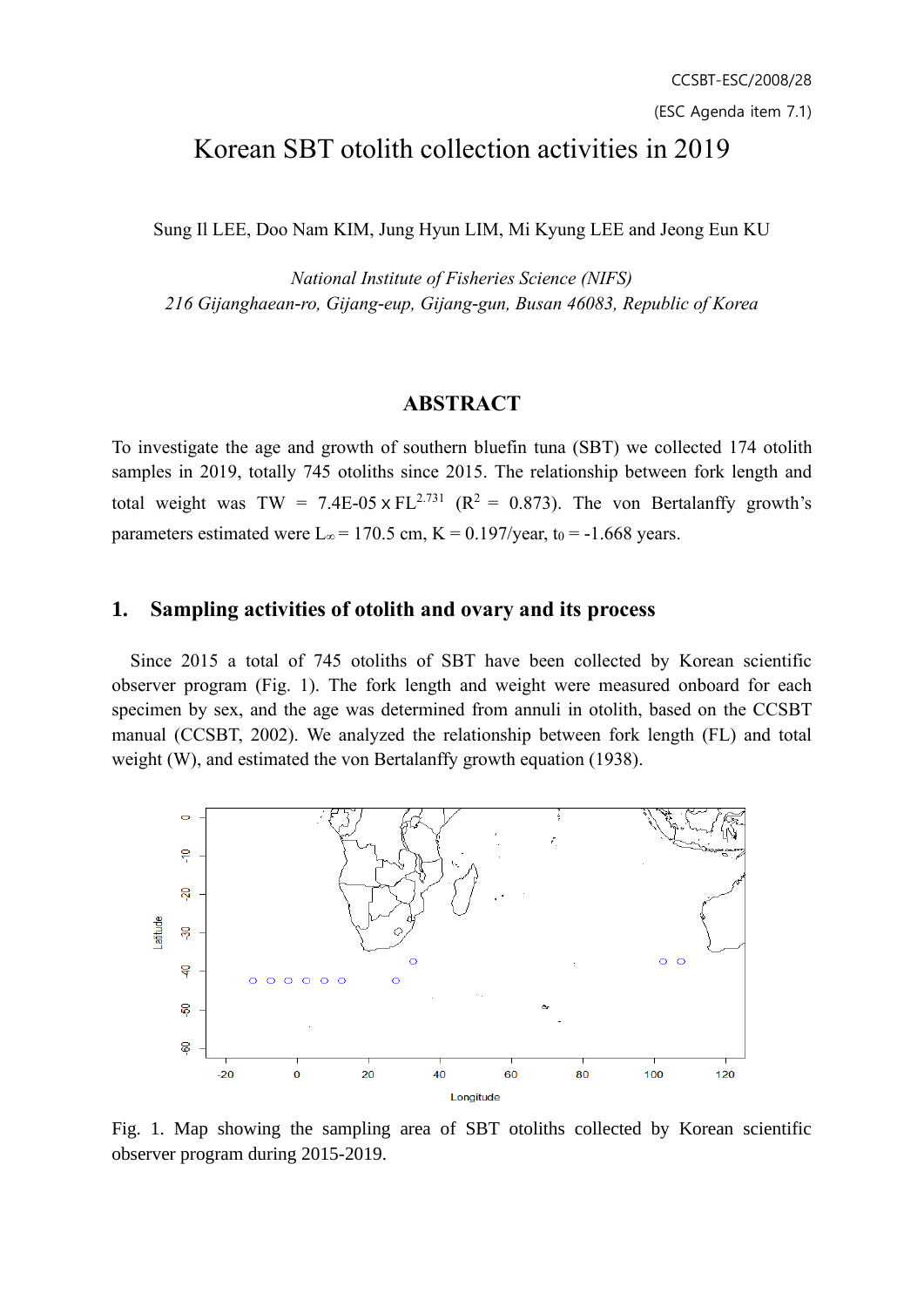## **2. Analysis of age and growth using otolith**

 The SBT otolith samples were collected from April to September during 2015-2019. The length distributions collected for analyzing age of SBT are shown in Table 1. The length ranged from 66 cm to 181 cm with a mean of 134.3 cm in fork length (FL).

Table 1. Length distributions of SBT collected by Korean observer programs

| (a) $2015 - 2019$ |  |
|-------------------|--|
|                   |  |

|       | Area 8  |          |        | Area 9  |           |        | Total   |          |           |
|-------|---------|----------|--------|---------|-----------|--------|---------|----------|-----------|
| Month | No.     | Range of | Mean   | No.     | Range of  | Mean   | No.     | Range of | Mean      |
|       | samples | FL(cm)   | FL(cm) | samples | $FL$ (cm) | FL(cm) | samples | FL(cm)   | $FL$ (cm) |
| Apr   |         |          |        | 209     | 100-165   | 136.0  | 209     | 100-165  | 136.0     |
| May   |         |          |        | 153     | 97-174    | 141.8  | 153     | 97-174   | 141.8     |
| Jun   |         |          |        | 182     | 95-176    | 134.4  | 182     | 95-176   | 134.4     |
| Jul   |         |          |        | 92      | 107-181   | 132.1  | 92      | 107-181  | 132.1     |
| Aug   | 68      | 66-178   | 127.6  | 9       | 109-127   | 115.4  | 77      | 66-178   | 126.2     |
| Sep   | 32      | 86-168   | 135.2  |         |           |        | 32      | 86-168   | 135.2     |
| Total | 100     | 66-178   | 130.0  | 645     | 95-181    | 136.1  | 745     | 66-181   | 134.3     |

(b) 2019

|       | Area 8         |                    |                | Area 9         |                    |                   | Total              |                       |                   |
|-------|----------------|--------------------|----------------|----------------|--------------------|-------------------|--------------------|-----------------------|-------------------|
| Month | No.<br>samples | Range of<br>FL(cm) | Mean<br>FL(cm) | No.<br>samples | Range of<br>FL(cm) | Mean<br>$FL$ (cm) | No.<br>sample<br>S | Range of<br>$FL$ (cm) | Mean<br>$FL$ (cm) |
| Apr   |                |                    |                | 117            | 100-162            | 130.0             | 117                | 100-162               | 130.0             |
| May   |                |                    |                | 30             | 109-163            | 139.5             | 30                 | 109-163               | 139.5             |
| Jun   |                |                    |                | 26             | 117-160            | 129.0             | 26                 | 117-160               | 129.0             |
| Jul   |                |                    |                |                | 117-117            | 117.0             |                    | 117-117               | 117.0             |
| Total |                |                    |                | 174            | 100-163            | 131.4             | 174                | 100-163               | 131.4             |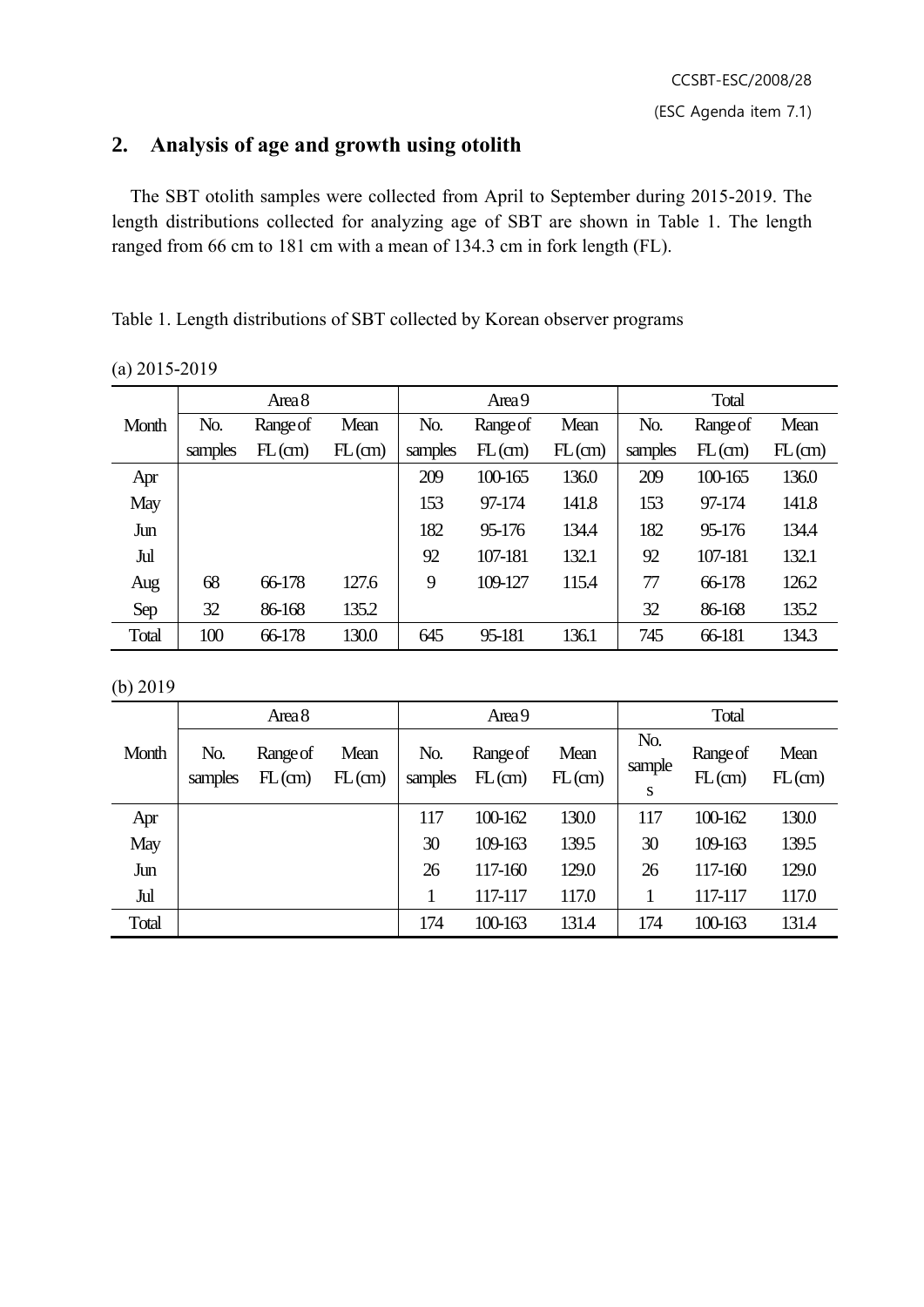(ESC Agenda item 7.1)

The relationship between fork length and total weight is shown in Fig. 2, which was  $W =$ 7.4E-05 x FL<sup>2.731</sup> (R<sup>2</sup> = 0.873).



Fig. 2. Relationship between fork length and total weight of SBT collected during 2015-2019.

The von Bertalanffy's growth parameters estimated by a non-linear method were  $L_{\infty}$  = 170.5 cm,  $K = 0.197$ /year,  $t_0 = -1.668$  years (Fig. 3).



Fig. 3. The von Bertalanffy growth curve of SBT.